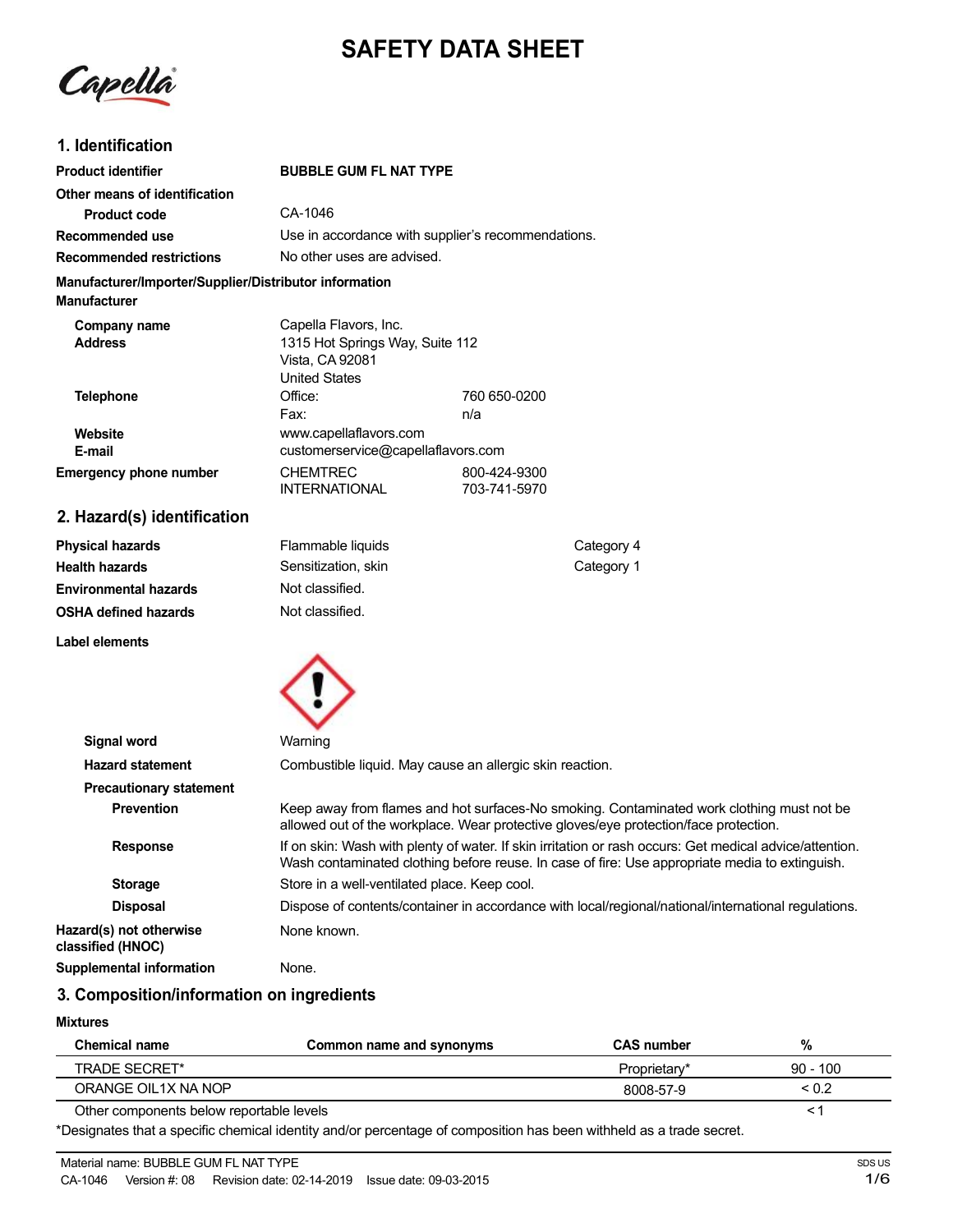### **4. First-aid measures**

**Inhalation Skin contact**

**Eye contact Ingestion Most important symptoms/effects, acute and delayed Indication of immediate medical attention and special treatment needed General information 5. Fire-fighting measures Suitable extinguishing media Unsuitable extinguishing media Specific hazards arising from the chemical Special protective equipment and precautions for firefighters Fire fighting equipment/instructions Specific methods** Remove contaminated clothing immediately and wash skin with soap and water. In case of eczema or other skin disorders: Seek medical attention and take along these instructions. Rinse with water. Get medical attention if irritation develops and persists. Rinse mouth. Get medical attention if symptoms occur. Direct contact with eyes may cause temporary irritation. May cause an allergic skin reaction. Dermatitis. Rash. Provide general supportive measures and treat symptomatically. Keep victim under observation. Symptoms may be delayed. Ensure that medical personnel are aware of the material(s) involved, and take precautions to protect themselves. Wash contaminated clothing before reuse. Water fog. Alcohol resistant foam. Dry chemical powder. Carbon dioxide (CO2). Do not use water jet as an extinguisher, as this will spread the fire. The product is combustible, and heating may generate vapors which may form explosive vapor/air mixtures. During fire, gases hazardous to health may be formed. Self-contained breathing apparatus and full protective clothing must be worn in case of fire. In case of fire and/or explosion do not breathe fumes. Move containers from fire area if you can do so without risk. Use standard firefighting procedures and consider the hazards of other involved materials.

Move to fresh air. Call a physician if symptoms develop or persist.

**General fire hazards**

### **6. Accidental release measures**

Combustible liquid.

| Personal precautions,<br>protective equipment and<br>emergency procedures | Keep unnecessary personnel away. Keep people away from and upwind of spill/leak. Eliminate all<br>ignition sources (no smoking, flares, sparks, or flames in immediate area). Wear appropriate<br>protective equipment and clothing during clean-up. Avoid breathing mist/vapors. Do not touch<br>damaged containers or spilled material unless wearing appropriate protective clothing. Ensure<br>adequate ventilation. Local authorities should be advised if significant spillages cannot be<br>contained. For personal protection, see section 8 of the SDS. |
|---------------------------------------------------------------------------|------------------------------------------------------------------------------------------------------------------------------------------------------------------------------------------------------------------------------------------------------------------------------------------------------------------------------------------------------------------------------------------------------------------------------------------------------------------------------------------------------------------------------------------------------------------|
| Methods and materials for<br>containment and cleaning up                  | Use water spray to reduce vapors or divert vapor cloud drift. Eliminate all ignition sources (no<br>smoking, flares, sparks, or flames in immediate area). Keep combustibles (wood, paper, oil, etc.)<br>away from spilled material.                                                                                                                                                                                                                                                                                                                             |
|                                                                           | Large Spills: Stop the flow of material, if this is without risk. Dike the spilled material, where this is<br>possible. Use a non-combustible material like vermiculite, sand or earth to soak up the product<br>and place into a container for later disposal. Following product recovery, flush area with water.                                                                                                                                                                                                                                               |
|                                                                           | Small Spills: Absorb with earth, sand or other non-combustible material and transfer to containers<br>for later disposal. Wipe up with absorbent material (e.g. cloth, fleece). Clean surface thoroughly to<br>remove residual contamination.                                                                                                                                                                                                                                                                                                                    |
|                                                                           | Never return spills to original containers for re-use. For waste disposal, see section 13 of the SDS.                                                                                                                                                                                                                                                                                                                                                                                                                                                            |
| <b>Environmental precautions</b>                                          | Avoid discharge into drains, water courses or onto the ground.                                                                                                                                                                                                                                                                                                                                                                                                                                                                                                   |
| 7. Handling and storage                                                   |                                                                                                                                                                                                                                                                                                                                                                                                                                                                                                                                                                  |
| Precautions for safe handling                                             | Keep away from open flames, hot surfaces and sources of ignition. When using do not smoke.<br>Avoid breathing mist/vapors. Avoid contact with eyes, skin, and clothing. Avoid prolonged<br>exposure. Provide adequate ventilation. Wear appropriate personal protective equipment. Observe<br>good industrial hygiene practices.                                                                                                                                                                                                                                 |
| Conditions for safe storage,<br>including any incompatibilities           | Keep away from heat, sparks and open flame. Store in a cool, dry place out of direct sunlight.<br>Store in tightly closed container. Store in a well-ventilated place. Keep in an area equipped with<br>sprinklers. Store away from incompatible materials (see Section 10 of the SDS).                                                                                                                                                                                                                                                                          |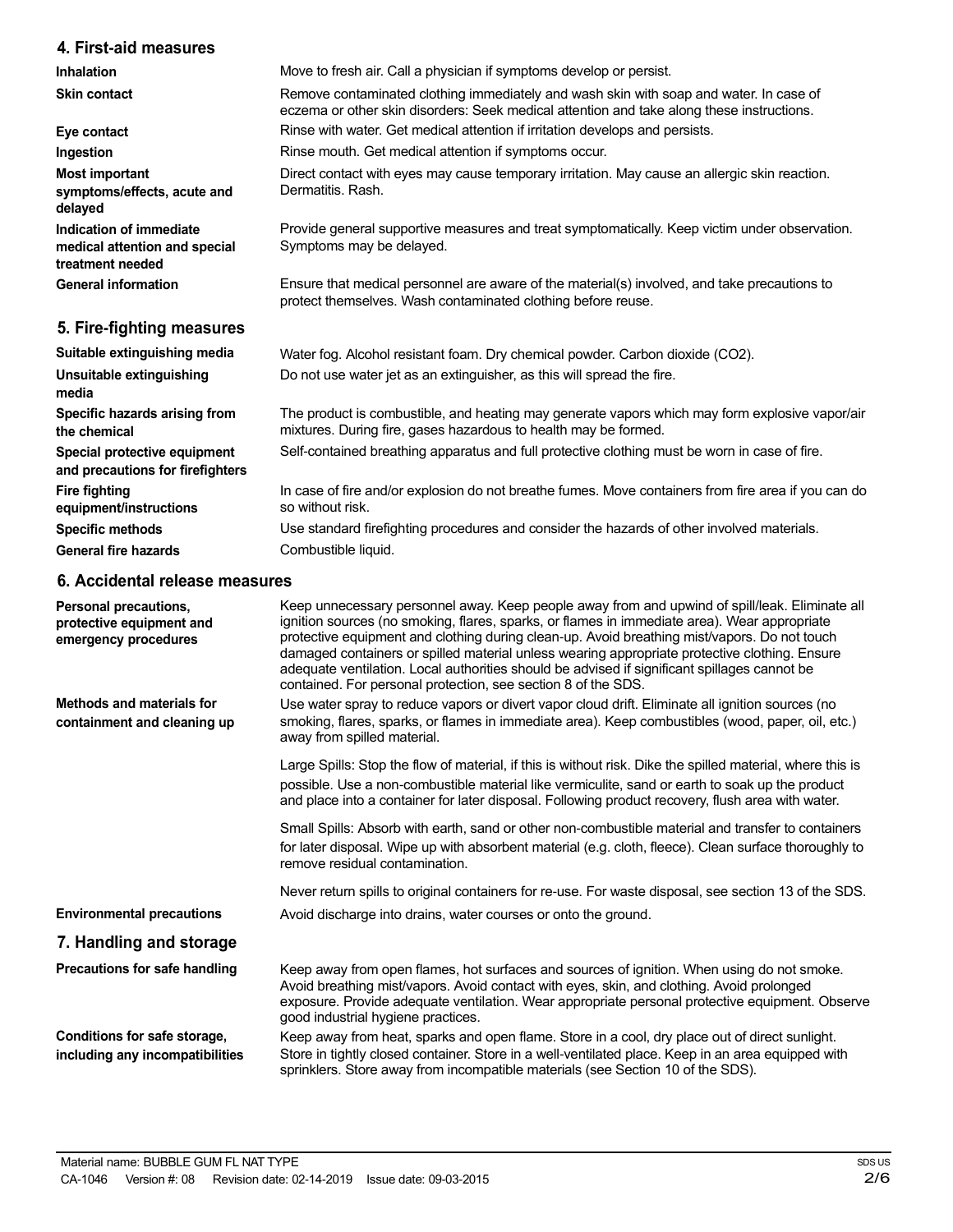# **8. Exposure controls/personal protection**

### **Occupational exposure limits**

The following constituents are the only constituents of the product which have a PEL, TLV or other recommended exposure limit. At this time, the other constituents have no known exposure limits.

| US. Workplace Environmental Exposure Level (WEEL) Guides |                                                                                                                                                                                                                                                                                                                                                                    |          |          |
|----------------------------------------------------------|--------------------------------------------------------------------------------------------------------------------------------------------------------------------------------------------------------------------------------------------------------------------------------------------------------------------------------------------------------------------|----------|----------|
| <b>Components</b>                                        | Type                                                                                                                                                                                                                                                                                                                                                               | Value    | Form     |
| <b>TRADE SECRET</b>                                      | TWA                                                                                                                                                                                                                                                                                                                                                                | 10 mg/m3 | Aerosol. |
| <b>Biological limit values</b>                           | No biological exposure limits noted for the ingredient(s).                                                                                                                                                                                                                                                                                                         |          |          |
| Appropriate engineering<br>controls                      | Good general ventilation should be used. Ventilation rates should be matched to conditions. If<br>applicable, use process enclosures, local exhaust ventilation, or other engineering controls to<br>maintain airborne levels below recommended exposure limits. If exposure limits have not been<br>established, maintain airborne levels to an acceptable level. |          |          |
|                                                          | Individual protection measures, such as personal protective equipment                                                                                                                                                                                                                                                                                              |          |          |
| Eye/face protection                                      | Face shield is recommended. Wear safety glasses with side shields (or goggles).                                                                                                                                                                                                                                                                                    |          |          |
| <b>Skin protection</b>                                   |                                                                                                                                                                                                                                                                                                                                                                    |          |          |
| <b>Hand protection</b>                                   | Wear appropriate chemical resistant gloves.                                                                                                                                                                                                                                                                                                                        |          |          |
| <b>Other</b>                                             | Wear appropriate chemical resistant clothing. Use of an impervious apron is recommended.                                                                                                                                                                                                                                                                           |          |          |
| <b>Respiratory protection</b>                            | If engineering controls do not maintain airborne concentrations below recommended exposure<br>limits (where applicable) or to an acceptable level (in countries where exposure limits have not<br>been established), an approved respirator must be worn.                                                                                                          |          |          |
| <b>Thermal hazards</b>                                   | Wear appropriate thermal protective clothing, when necessary.                                                                                                                                                                                                                                                                                                      |          |          |
| General hygiene<br>considerations                        | When using do not smoke. Always observe good personal hygiene measures, such as washing<br>after handling the material and before eating, drinking, and/or smoking. Routinely wash work<br>clothing and protective equipment to remove contaminants. Contaminated work clothing should not<br>be allowed out of the workplace.                                     |          |          |

# **9. Physical and chemical properties**

| Appearance                                   |                                               |
|----------------------------------------------|-----------------------------------------------|
| <b>Physical state</b>                        | Liquid.                                       |
| Form                                         | Liquid.                                       |
| Color                                        | Not available.                                |
| Odor                                         | Not available.                                |
| Odor threshold                               | Not available.                                |
| рH                                           | Not available.                                |
| Melting point/freezing point                 | -74.2 $\degree$ F (-59 $\degree$ C) estimated |
| Initial boiling point and boiling<br>range   | 370.76 °F (188.2 °C) estimated                |
| <b>Flash point</b>                           | 191.0 °F (88.3 °C) Closed Cup                 |
| <b>Evaporation rate</b>                      | Not available.                                |
| Flammability (solid, gas)                    | Not applicable.                               |
| Upper/lower flammability or explosive limits |                                               |
| <b>Flammability limit - lower</b><br>(%)     | Not available.                                |
| <b>Flammability limit - upper</b><br>(%)     | Not available.                                |
| Explosive limit - lower (%)                  | Not available.                                |
| Explosive limit - upper (%)                  | Not available.                                |
| Vapor pressure                               | 0.17 hPa estimated                            |
| <b>Vapor density</b>                         | Not available.                                |
| <b>Relative density</b>                      | Not available.                                |
| Solubility(ies)                              |                                               |
| Solubility (water)                           | Not available.                                |
|                                              |                                               |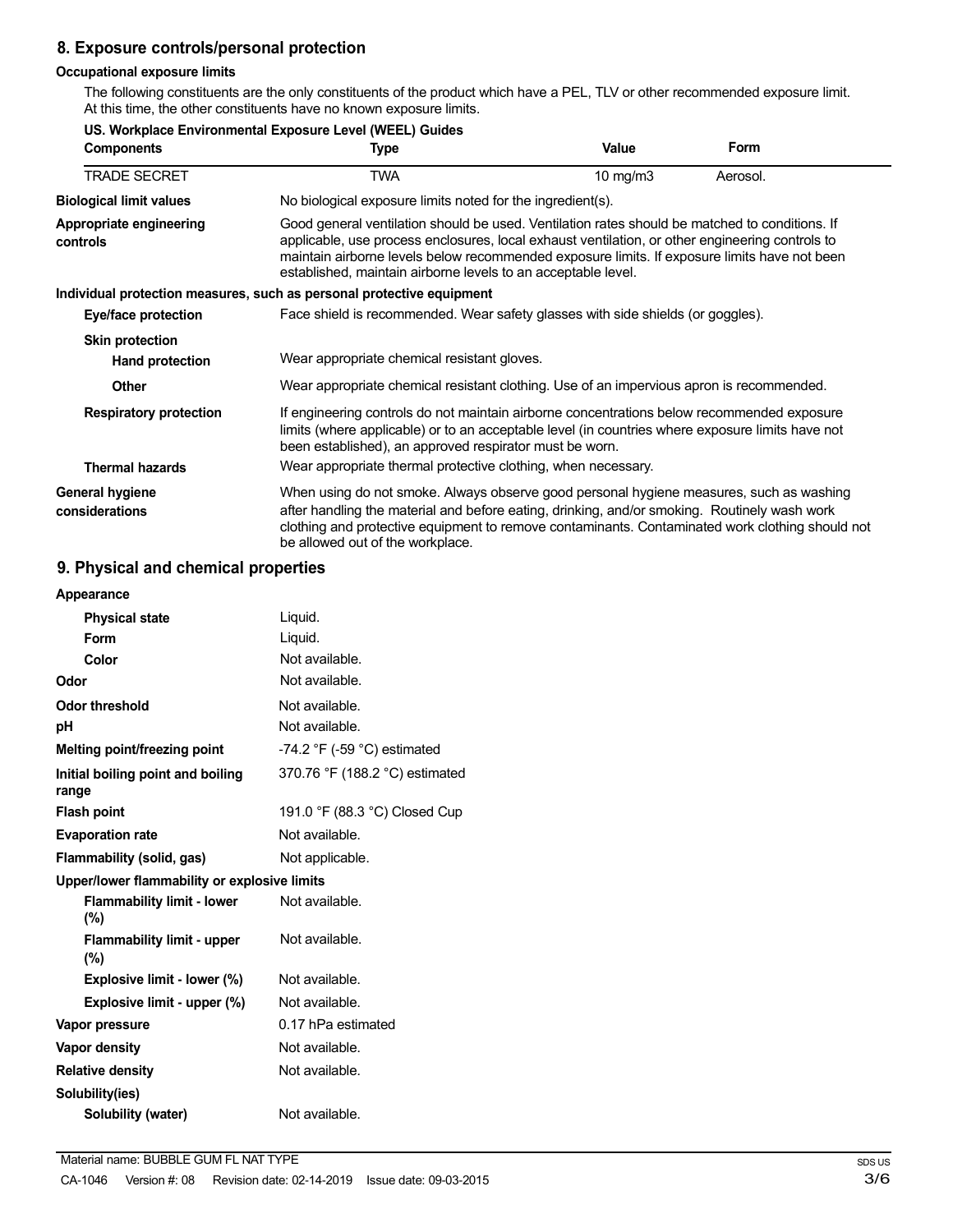| <b>Partition coefficient</b><br>(n-octanol/water)                                  | Not available.                                                                                                                                                           |
|------------------------------------------------------------------------------------|--------------------------------------------------------------------------------------------------------------------------------------------------------------------------|
| <b>Auto-ignition temperature</b>                                                   | 700 °F (371.11 °C) estimated                                                                                                                                             |
| <b>Decomposition temperature</b>                                                   | Not available.                                                                                                                                                           |
| <b>Viscosity</b>                                                                   | Not available.                                                                                                                                                           |
| <b>Other information</b>                                                           |                                                                                                                                                                          |
| <b>Density</b>                                                                     | 0.95 g/cm3 estimated                                                                                                                                                     |
| <b>Explosive properties</b>                                                        | Not explosive.                                                                                                                                                           |
| <b>Flammability class</b>                                                          | Combustible IIIA estimated                                                                                                                                               |
| <b>Oxidizing properties</b>                                                        | Not oxidizing.                                                                                                                                                           |
| <b>Refractive index</b>                                                            | 1.418 - 1.448                                                                                                                                                            |
| <b>Specific gravity</b>                                                            | $1.02 - 1.05$                                                                                                                                                            |
| 10. Stability and reactivity                                                       |                                                                                                                                                                          |
| <b>Reactivity</b>                                                                  | The product is stable and non-reactive under normal conditions of use, storage and transport.                                                                            |
| <b>Chemical stability</b>                                                          | Material is stable under normal conditions.                                                                                                                              |
| <b>Possibility of hazardous</b><br>reactions                                       | No dangerous reaction known under conditions of normal use.                                                                                                              |
| <b>Conditions to avoid</b>                                                         | Keep away from heat, hot surfaces, sparks, open flames and other ignition sources. Avoid<br>temperatures exceeding the flash point. Contact with incompatible materials. |
| Incompatible materials                                                             | Strong oxidizing agents.                                                                                                                                                 |
| <b>Hazardous decomposition</b><br>products                                         | No hazardous decomposition products are known.                                                                                                                           |
| 11. Toxicological information                                                      |                                                                                                                                                                          |
| Information on likely routes of exposure                                           |                                                                                                                                                                          |
| <b>Inhalation</b>                                                                  | Prolonged inhalation may be harmful.                                                                                                                                     |
| <b>Skin contact</b>                                                                | May cause an allergic skin reaction.                                                                                                                                     |
| Eye contact                                                                        | Direct contact with eyes may cause temporary irritation.                                                                                                                 |
| Ingestion                                                                          | Expected to be a low ingestion hazard.                                                                                                                                   |
| Symptoms related to the<br>physical, chemical and<br>toxicological characteristics | May cause an allergic skin reaction. Dermatitis. Rash.                                                                                                                   |
| Information on toxicological effects                                               |                                                                                                                                                                          |
| <b>Acute toxicity</b>                                                              | Not available.                                                                                                                                                           |
| <b>Skin corrosion/irritation</b>                                                   | Prolonged skin contact may cause temporary irritation.                                                                                                                   |

| <u> Jimi von Joionnin kuuvit</u> | There igou didn't contact may cause tomporary imtation.  |
|----------------------------------|----------------------------------------------------------|
| Serious eye damage/eye           | Direct contact with eyes may cause temporary irritation. |

May cause an allergic skin reaction.

mutagenic or genotoxic.

No data available to indicate product or any components present at greater than 0.1% are

Not listed. **OSHA Specifically Regulated Substances (29 CFR 1910.1001-1052)**

**Respiratory or skin sensitization**

**Skin sensitization Germ cell mutagenicity**

Not regulated.

**US. National Toxicology Program (NTP) Report on Carcinogens**

**Carcinogenicity Carcinogenicity Not classifiable as to carcinogenicity to humans.** 

**Respiratory sensitization** Not a respiratory sensitizer.

**IARC Monographs. Overall Evaluation of Carcinogenicity**

Not listed.

**irritation**

**Reproductive toxicity Specific target organ toxicity single exposure** This product is not expected to cause reproductive or developmental effects. Not classified.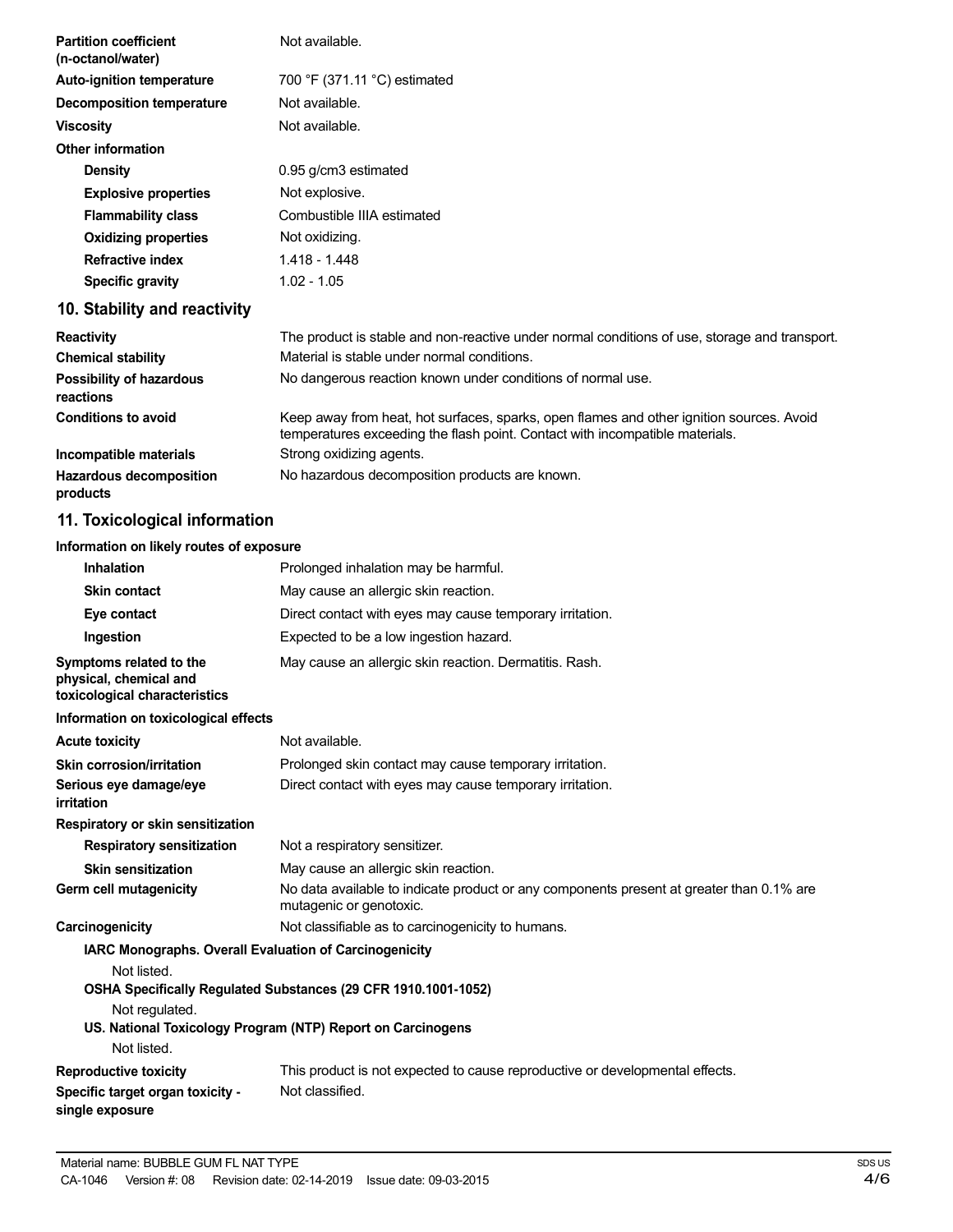| Specific target organ toxicity -<br>repeated exposure                                                        | Not classified.                                                                                                                                                                                                        |
|--------------------------------------------------------------------------------------------------------------|------------------------------------------------------------------------------------------------------------------------------------------------------------------------------------------------------------------------|
| <b>Aspiration hazard</b>                                                                                     | Not an aspiration hazard.                                                                                                                                                                                              |
| <b>Chronic effects</b>                                                                                       | Prolonged inhalation may be harmful.                                                                                                                                                                                   |
| 12. Ecological information                                                                                   |                                                                                                                                                                                                                        |
| <b>Ecotoxicity</b>                                                                                           | The product is not classified as environmentally hazardous. However, this does not exclude the<br>possibility that large or frequent spills can have a harmful or damaging effect on the environment.                  |
| Persistence and degradability                                                                                | No data is available on the degradability of any ingredients in the mixture.                                                                                                                                           |
| <b>Bioaccumulative potential</b><br>Partition coefficient n-octanol / water (log Kow)<br><b>TRADE SECRET</b> | $-0.92$                                                                                                                                                                                                                |
| <b>Mobility in soil</b>                                                                                      | No data available.                                                                                                                                                                                                     |
| Other adverse effects                                                                                        | No other adverse environmental effects (e.g. ozone depletion, photochemical ozone creation<br>potential, endocrine disruption, global warming potential) are expected from this component.                             |
| 13. Disposal considerations                                                                                  |                                                                                                                                                                                                                        |
| <b>Disposal instructions</b>                                                                                 | Collect and reclaim or dispose in sealed containers at licensed waste disposal site. Dispose of<br>contents/container in accordance with local/regional/national/international regulations.                            |
| <b>Local disposal regulations</b>                                                                            | Dispose in accordance with all applicable regulations.                                                                                                                                                                 |
| Hazardous waste code                                                                                         | The waste code should be assigned in discussion between the user, the producer and the waste<br>disposal company.                                                                                                      |
| Waste from residues / unused<br>products                                                                     | Dispose of in accordance with local regulations. Empty containers or liners may retain some<br>product residues. This material and its container must be disposed of in a safe manner (see:<br>Disposal instructions). |
| <b>Contaminated packaging</b>                                                                                | Since emptied containers may retain product residue, follow label warnings even after container is<br>emptied. Empty containers should be taken to an approved waste handling site for recycling or<br>disposal.       |
| 14. Transport information                                                                                    |                                                                                                                                                                                                                        |
| DOT                                                                                                          |                                                                                                                                                                                                                        |
| Not regulated as dangerous goods.                                                                            |                                                                                                                                                                                                                        |
| IATA                                                                                                         |                                                                                                                                                                                                                        |
| Not regulated as dangerous goods.                                                                            |                                                                                                                                                                                                                        |
| <b>IMDG</b>                                                                                                  |                                                                                                                                                                                                                        |
| Not regulated as dangerous goods.                                                                            | Not established.                                                                                                                                                                                                       |
| Transport in bulk according to<br>Annex II of MARPOL 73/78 and<br>the IBC Code                               |                                                                                                                                                                                                                        |
| 15. Regulatory information                                                                                   |                                                                                                                                                                                                                        |
| <b>US federal regulations</b>                                                                                | This product is a "Hazardous Chemical" as defined by the OSHA Hazard Communication<br>Standard, 29 CFR 1910.1200.                                                                                                      |
| <b>Toxic Substances Control Act (TSCA)</b>                                                                   |                                                                                                                                                                                                                        |
| Not regulated.                                                                                               | TSCA Section 12(b) Export Notification (40 CFR 707, Subpt. D)                                                                                                                                                          |
| <b>CERCLA Hazardous Substance List (40 CFR 302.4)</b>                                                        |                                                                                                                                                                                                                        |
| Not listed.                                                                                                  |                                                                                                                                                                                                                        |
| <b>SARA 304 Emergency release notification</b>                                                               |                                                                                                                                                                                                                        |
| Not regulated.                                                                                               | OSHA Specifically Regulated Substances (29 CFR 1910.1001-1052)                                                                                                                                                         |
| Not regulated.                                                                                               |                                                                                                                                                                                                                        |
| Superfund Amendments and Reauthorization Act of 1986 (SARA)                                                  |                                                                                                                                                                                                                        |
| <b>SARA 302 Extremely hazardous substance</b>                                                                |                                                                                                                                                                                                                        |
| Not listed.                                                                                                  |                                                                                                                                                                                                                        |
| SARA 311/312 Hazardous<br>chemical                                                                           | No (Exempt)                                                                                                                                                                                                            |
|                                                                                                              |                                                                                                                                                                                                                        |